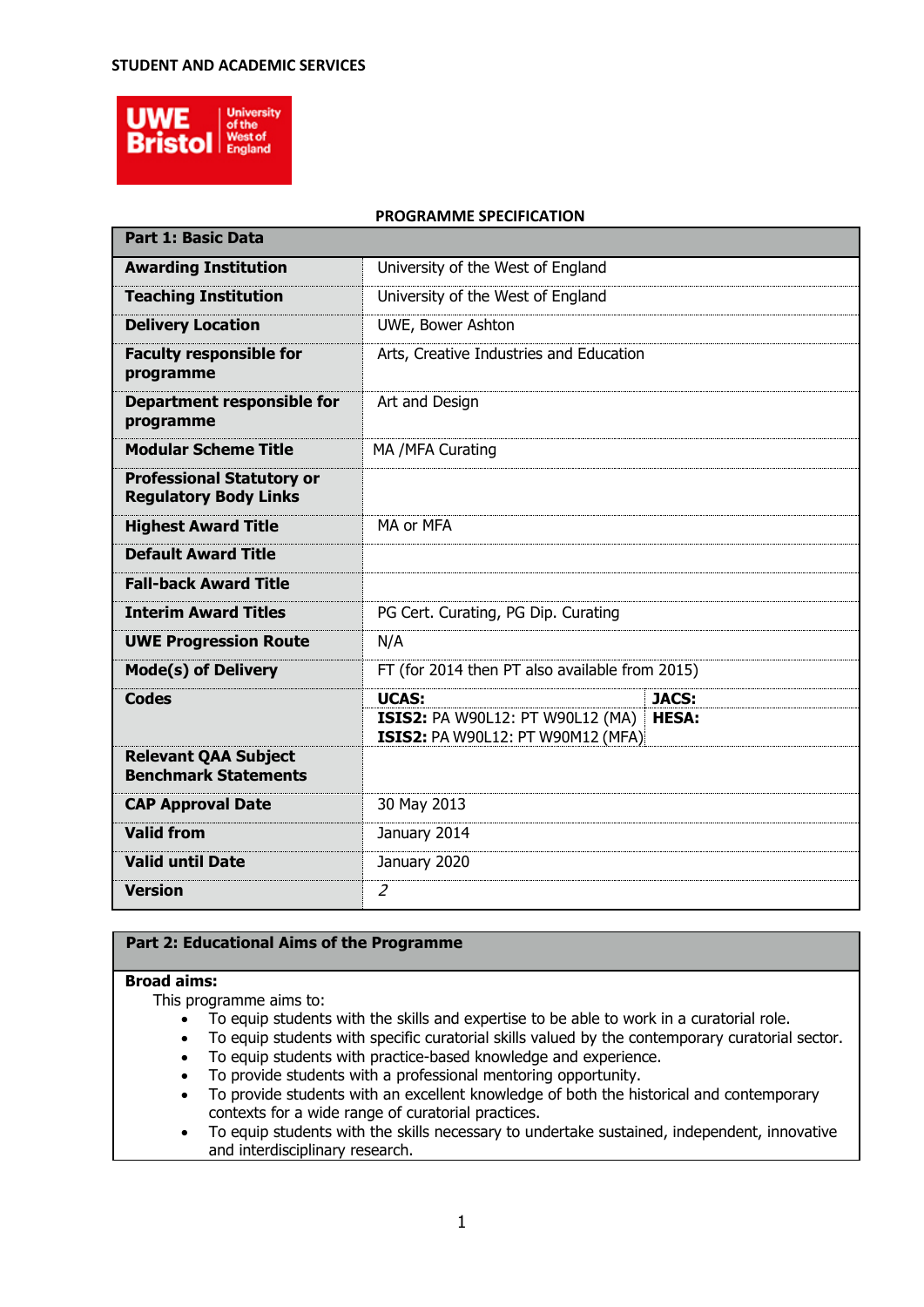#### **Part 2: Educational Aims of the Programme**

 To produce a new generation of curators who are equipped to work in creative and flexible ways.

### **Specfic aims:**

This programme aims to:

- To equip students with the skills and expertise to be able to work in a curatorial role identified and delivered in a curriculum designed in close consultation with partner organisations.
- To equip students with specific curatorial skills valued by the contemporary curatorial sector by offering a mix of practical work experience and in depth engagement with ideas and theories pertinent to contemporary curating.
- To provide a structure that offers a clear preparation for and pathway towards a career in curating through mentoring agreements with industry partners.
- To equip students with the ability to develop innovative techniques for engaging audiences with contemporary curatorial practice.
- To provide a creative and ambitious pedagogic structure that enables students from a wide range of undergraduate and professional backgrounds to develop and extend their curatorial skills and working methodologies.
- To support and promote the development of live and collaborative work through a range of Faculty, external and student led projects.

# **Special Features**

The programme has been designed in consultation with Bristol based partner organisations: the Arnolfini, Spike Island, M-Shed, Bristol Museums and Galleries, Encounters Film Festival and the Watershed Media Centre. These are renowned and well-established cultural institutions and organisations with strong and diverse experience in curating.

It offers preparation for careers in curating across a wide range of contexts. Students will be supported to gain awareness and experience of the contexts and developments of different practices in curating, and those of particular institutions.

The mentoring element of the course is distinctive from other curatorial Masters programmes which offer fixed term work placements in museums or galleries. This programme offers students mentoring by curatorial professionals throughout their course of study. This feature will allow them to obtain curatorial experience by learning both inside and outside of the formal curriculum, and will produce graduates with skills and understanding suitable for entry level posts in museums, art galleries, festival organizations and the broader cultural industries. Full-time students will be partnered with a specific organization at admission to the programme, part-time students may nominate their own external body with which to work.

The MA course is practical and production-based: students will conceive of, research, plan, implement and deliver a series of projects, which will introduce and develop key understandings and frameworks, practices and skills. The MFA pathway will appeal to students from overseas, where an MFA may be a terminal degree which is required for those wanting to teach at HE level. For the first year we will only be offering the course full-time in order to ensure the experience for the partner organizations is as collaborative and mutually beneficial as possible (partners preferred to have students over one year, with a clear project delivered at the end of that time). Both MA and MFA will be available part-time over 24 months from 2015.

The course will be assessed in terms of verbal presentations, exhibitions/displays, writing for different audiences, project management and group projects. Teaching will include lectures, seminars, practical workshops and study visits to sites of curatorial interest.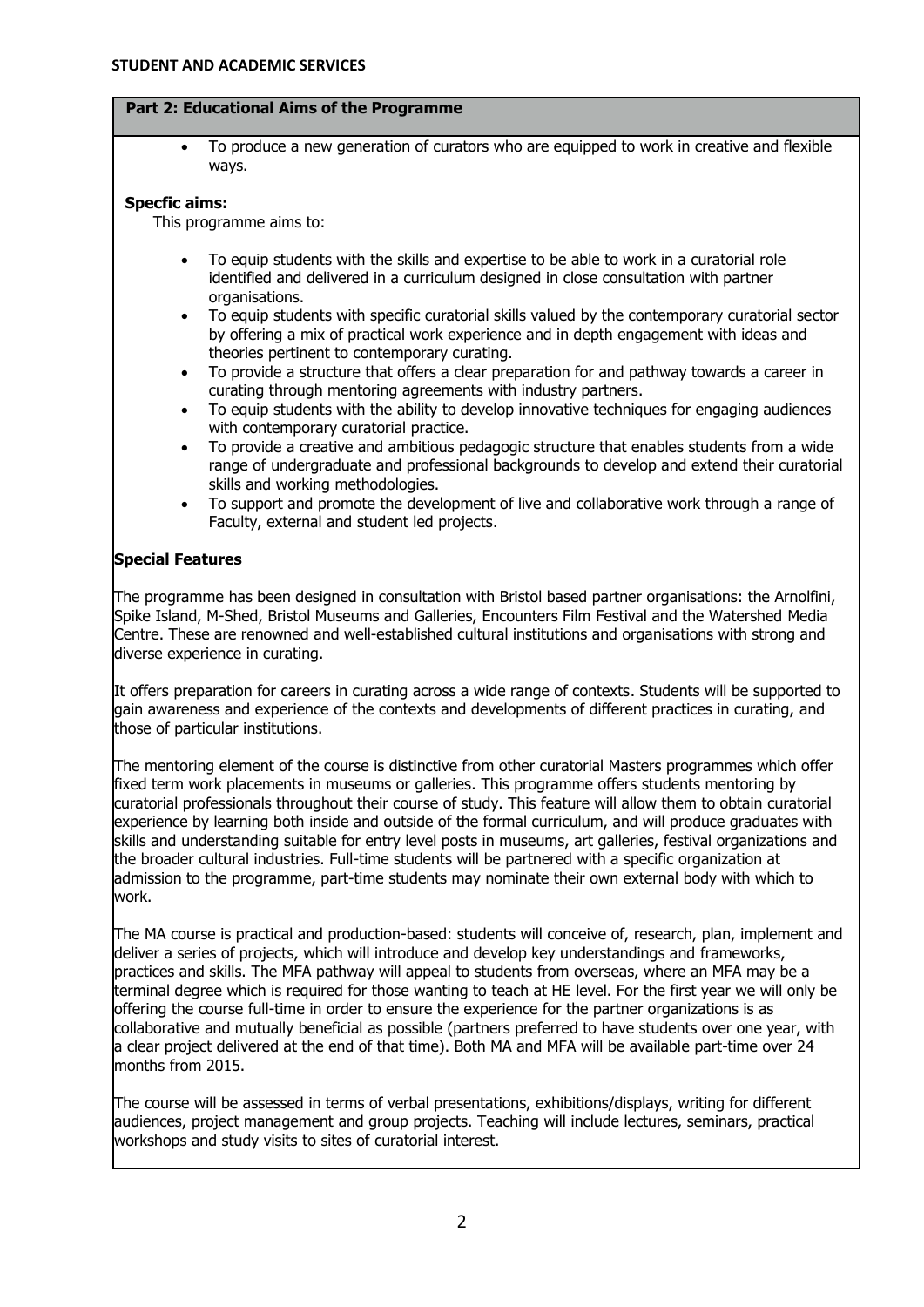# **Part 3: Learning Outcomes of the Programme**

The award route provides opportunities for students to develop and demonstrate knowledge and understanding, qualities, skills and other attributes in the following areas:

A. Knowledge and Understanding (subject specific)

A knowledge and understanding of:

1. The history of programming, curating, collection and display in contexts such as museums,

exhibitions, cinema and festivals, visual and performing arts, libraries and archives, debates about this history and in-depth knowledge of a specific institution's history.

2. The contemporary context for curating, programming, collections and display, including the key policies, practices and ethos of a specific institution and current ideas, theories and arguments relating these practices.

3. Existing studies of audience in this field, and key methods for studying and monitoring audiences, as well as policy and legislation relating to audiences, key aspects of contemporary marketing, theories relating to audience engagement, participation, interaction and address.

4. Appropriate research methods for both the study and practice of curating

5. The processes and methods by which events, exhibitions, festivals and programmes are devised, executed and evaluated.

6. The role and potential of new technological, social and cultural developments in shaping the direction of curatorial practices.

# B. Intellectual Skills (generic)

1. Critically assess, evaluate, contextualise and compare different practices, situating them in relation to one another and to historical precedents.

2. Identify and review relevant texts and resources.

3. Evaluate and differentiate philosophical and intellectual positions and arguments in the field.

4. Problem-solving in relation to practical constraints, collaborative working, and the planning and execution of projects.

5. Analyse and develop frameworks for understanding and responding to dynamic, changing situations and contexts for practice.

C. Subject/Professional/Practical Skills (subject specific)

1. Research, develop and present curating projects that demonstrate acquisition of appropriate skills and a creative, inventive or distinctive approach, together with an understanding of audience and institutional context.

2. Work effectively in collaborative team environments, sharing good practice to formulate novel solutions to problems.

3. Demonstrate through clear, fluent writing and verbal presentation, how subject knowledge and understanding has informed the approach, development and formulation of projects.

4. Recognise and use professional, specialist protocols and conventions associated with curating, to solve complex problems as they arise.

5. Ability to recognize and negotiate the different perspectives and interests of groups, including different kinds of audiences, funding bodies, curators, artists and makers, educators and policy makers.

D. Transferable Skills and other attributes (generic)

1. Analyse, synthesise and communicate complex ideas in accessible form and be able to translate ideas from one form or practice to another.

2. Engage confidently in debate and discussion with colleagues but also different interest groups, clients and potential employers or funders, and negotiate and network effectively.

3. Increased autonomy and self-motivation with regard to academic study and professional practice, and improved ability to organise, self-direct and sustain the management of projects.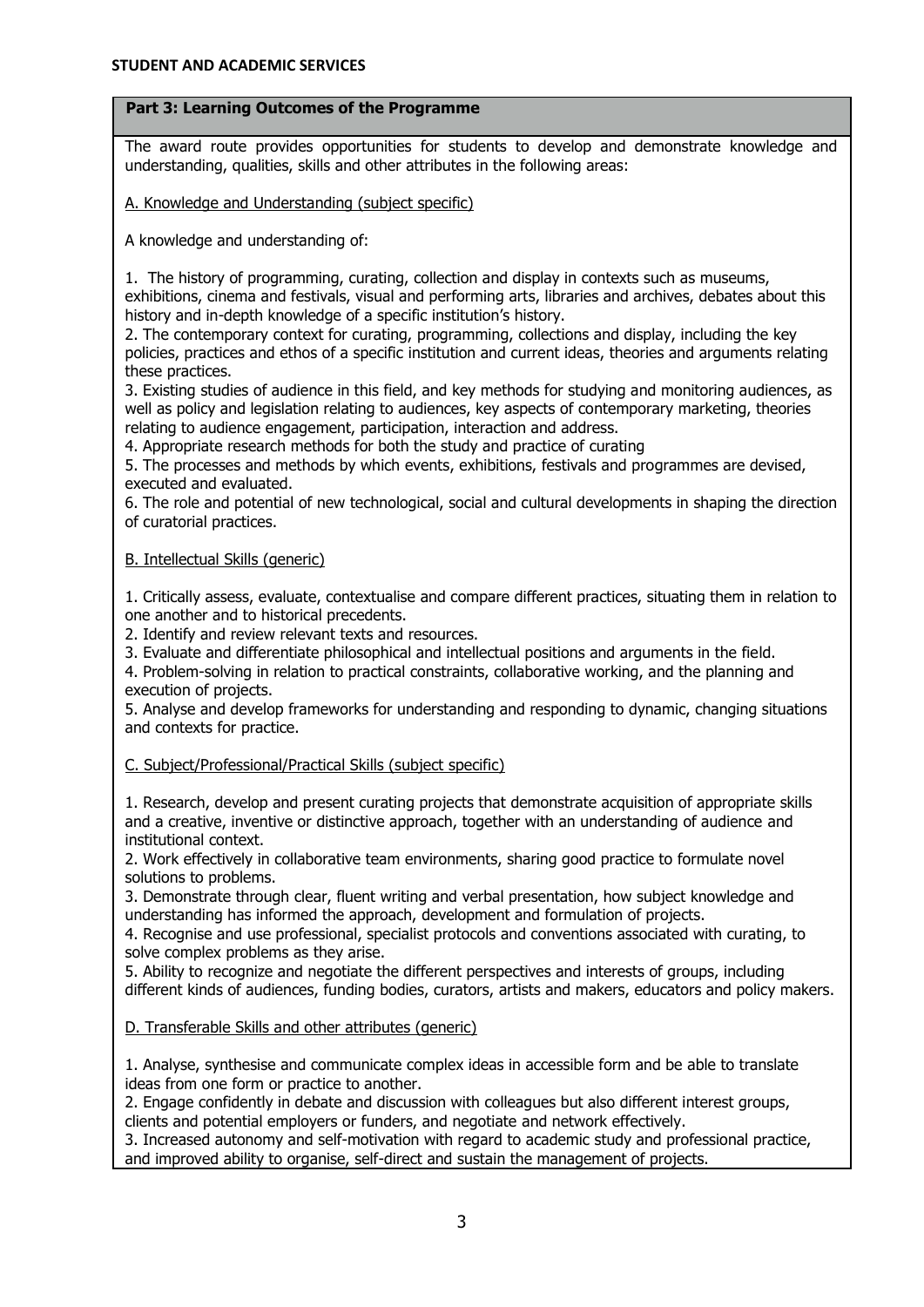# **Part 3: Learning Outcomes of the Programme**

4. Ability to research topics of interest, making use of a wide range of academic and non-academic resources across a range of disciplines.

5. Manage time and work effectively within given, agreed or self-developed limits.

| <b>Learning Outcomes:</b>                                                                                                                                                                                                                                                                              | UAAA86-30-M Curatorial<br>Histories | UAAA37-30-Developing<br>Practice & Audiences | UAAAS8-30-M Curatorial<br>Practices | UAAAS9-30-M Curating &<br>Project Management | UAAASA Final Project:<br>Curating (MA)<br>UAAASB-60-M Final Project<br>Curating (MFA) |
|--------------------------------------------------------------------------------------------------------------------------------------------------------------------------------------------------------------------------------------------------------------------------------------------------------|-------------------------------------|----------------------------------------------|-------------------------------------|----------------------------------------------|---------------------------------------------------------------------------------------|
|                                                                                                                                                                                                                                                                                                        |                                     |                                              |                                     |                                              |                                                                                       |
| A) Knowledge and understanding of:                                                                                                                                                                                                                                                                     |                                     |                                              |                                     |                                              |                                                                                       |
| The history of programming, curating,<br>collection and display in contexts such as<br>museums, exhibitions, cinema and festivals,<br>arguments about this history and in-depth<br>knowledge of a specific institution's history.                                                                      | X                                   | X                                            | X                                   |                                              | x                                                                                     |
| The contemporary context for curating,<br>programming, collections and display,<br>including the key policies, practices and ethos<br>of a specific institution and current ideas,<br>theories and arguments relating these<br>practices.                                                              | X                                   | Χ                                            |                                     | x                                            | x                                                                                     |
| Existing studies of audience in this field, and key<br>methods for studying and monitoring audiences,<br>as well as policy and legislation relating to<br>audiences, key aspects of contemporary<br>marketing, theories relating to audience<br>engagement, participation, interaction and<br>address. |                                     | X                                            | X                                   | x                                            | x                                                                                     |
| Appropriate research methods for both the study<br>and practice of curating                                                                                                                                                                                                                            | X                                   | X                                            | x                                   | x                                            | x                                                                                     |
| The processes and methods by which events,<br>exhibitions, festivals and programmes are<br>devised, executed and evaluated.                                                                                                                                                                            | X                                   | X                                            | X                                   |                                              | X                                                                                     |
| The role and potential of new technological,<br>social and cultural developments in shaping the<br>direction of curatorial practices.                                                                                                                                                                  | X                                   | X                                            | X                                   |                                              | x                                                                                     |
| (B) Intellectual Skills                                                                                                                                                                                                                                                                                |                                     |                                              |                                     |                                              |                                                                                       |
| Critically assess, evaluate, contextualise and<br>compare different practices, situating them in<br>relation to one another and to historical<br>precedents.                                                                                                                                           | х                                   | х                                            | х                                   | х                                            | х                                                                                     |
| Identify and review relevant texts and<br>resources.                                                                                                                                                                                                                                                   | X                                   | X                                            | X                                   | X                                            | x                                                                                     |
| Evaluate and differentiate philosophical and<br>intellectual positions and arguments in the<br>field.                                                                                                                                                                                                  | X                                   | X                                            | X                                   | X                                            |                                                                                       |
| Problem-solving in relation to practical<br>constraints, collaborative working, and the<br>planning and execution of projects.                                                                                                                                                                         |                                     |                                              | X                                   | X                                            | X                                                                                     |
| Analyse and develop frameworks for<br>understanding and responding to dynamic,<br>changing situations and contexts for practice.                                                                                                                                                                       |                                     |                                              | X                                   | X                                            | X                                                                                     |
|                                                                                                                                                                                                                                                                                                        |                                     |                                              |                                     |                                              |                                                                                       |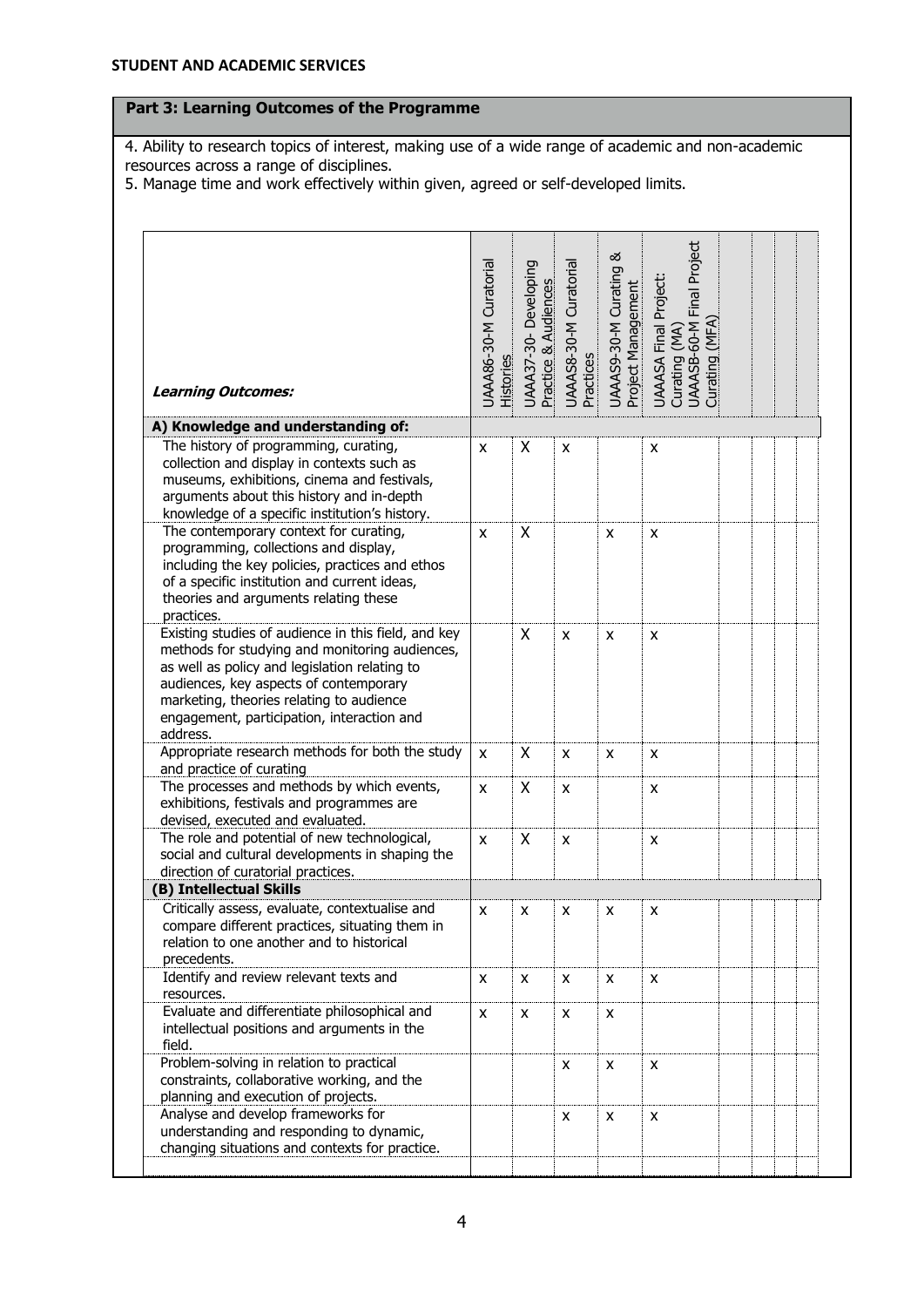| Part 3: Learning Outcomes of the Programme                                                                                                                                                                                                 |   |   |   |   |   |  |  |
|--------------------------------------------------------------------------------------------------------------------------------------------------------------------------------------------------------------------------------------------|---|---|---|---|---|--|--|
| (C) Subject/Professional/Practical Skills                                                                                                                                                                                                  |   |   |   |   |   |  |  |
| Research, develop and present curating<br>projects that demonstrate acquisition of<br>appropriate skills and a creative, inventive or<br>distinctive approach, together with an<br>understanding of audience and institutional<br>context. |   | X | X | X | X |  |  |
| Work effectively in collaborative team<br>environments, sharing good practice to<br>formulate novel solutions to problems.                                                                                                                 |   | X | X | X | X |  |  |
| Demonstrate through clear, fluent writing and<br>verbal presentation, how subject knowledge<br>and understanding has informed the<br>approach, development and formulation of<br>projects                                                  | X | X | X | X | X |  |  |
| Recognise and use professional, specialist<br>protocols and conventions associated with<br>curating, to solve complex problems as they<br>arise.                                                                                           |   | X | X | X | X |  |  |
| Ability to recognize and negotiate the different<br>perspectives and interests of groups, including<br>different kinds of audiences, funding bodies,<br>curators, artists and makers, educators and<br>policy makers.                      | X | X | X |   | X |  |  |
| (D) Transferable skills and other attributes                                                                                                                                                                                               |   |   |   |   |   |  |  |
| Analyse, synthesise and communicate<br>complex ideas in accessible form and be able<br>to translate ideas from one form or practice to<br>another.                                                                                         | X | X | X | x | X |  |  |
| Engage confidently in debate and discussion<br>with colleagues but also different interest<br>groups, clients and potential employers or<br>funders, and negotiate and network<br>effectively.                                             | X | X | X | X | X |  |  |
| Increased autonomy and self-motivation with<br>regard to academic study and professional<br>practice, and improved ability to organise, self-<br>direct and sustain the management of projects.                                            | X | X | X | X | X |  |  |
| Ability to research topics of interest, making<br>use of a wide range of academic and non-<br>academic resources across a range of<br>disciplines.                                                                                         | X | X | X | X | X |  |  |

## **Part 4: Student Learning and Student Support**

**Teaching and learning strategies to enable learning outcomes to be achieved and demonstrated**

**Scheduled learning** includes lectures, seminars, tutorials, project supervision, demonstration, practical classes and workshops; fieldwork; external visits; work based learning; supervised time in studio/workshop. Scheduled sessions may vary slightly depending on the students' own project choices.

**Independent learning** includes hours engaged with essential reading, case study preparation, assignment preparation and completion etc.

**Work-based learning**: will include a practice placement in the form of a mentored presence in a specific Bristol based partner organisation.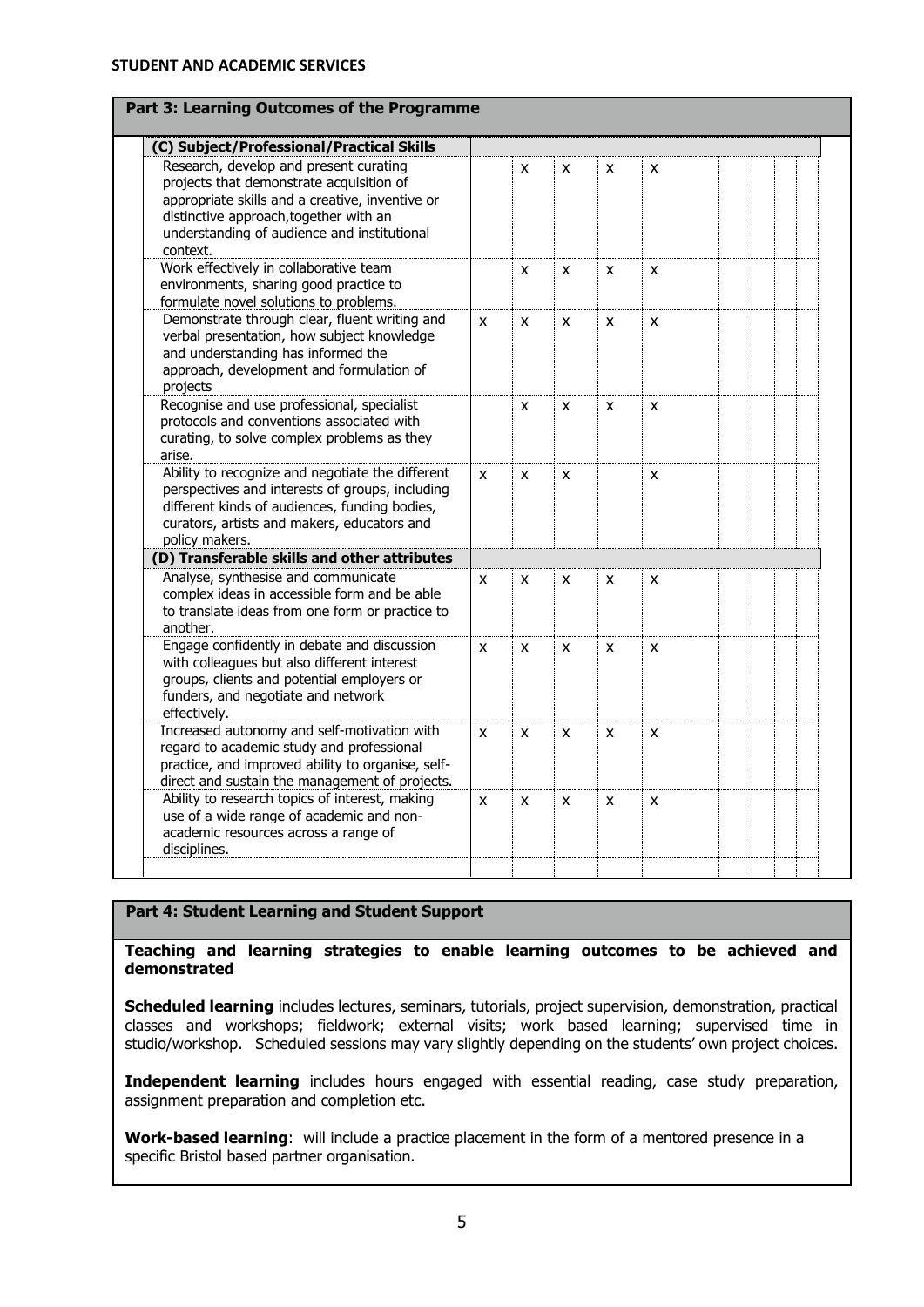### **Part 4: Student Learning and Student Support**

### **Teaching and Learning**

Students will experience a wide range of teaching and learning methods designed to establish understanding and knowledge of the subject and to stimulate evaluation and critique. Methods used include:

- a range of project briefs that require a diverse range of activities in response;
- an emphasis on group tutorial activity;
- collaborative learning and group projects;

- direct contact with the profession through the distinctive mentoring feature with partner arts organisations and visiting practitioners.

On the MA/MFA Curating programme, teaching is a mix of scheduled, independent and work and project-based learning.

# **Description of any Distinctive Features**

The course has been designed in close collaboration with partners who will participate in the recruitment of the students, the setting of briefs, and delivery of the programme. Staff from these partners may deliver specialist knowledge via master-classes, guest lectures, seminars and workshops, and give feedback on performance. In addition, they will act as personal mentors to individual students throughout the course. By being 'embedded' in the partner institutions at key points in the course and observing their internal practices, students will gain unique insight and experience into aspects of contemporary curating in one of a wide range of cultural fields (such as fine art, film, digital media, libraries and archives, heritage, crafts, live performance, visual and performing arts).

The most distinctive features of this MA/MFA are:

- It has been designed to make use of Bristol's reputation as a city-region with a strong and distinctive cultural identity.
- It has been designed to complement a strong portfolio of practice-based Masters programmes in the Faculty.
- It has been designed in close consultation with the Bristol partner organisations which will designate mentors for students and aim to embed the student in the organization, enabling them to produce real world projects.
- It is the first MFA to be offered at the University of the West of England, with the intention of encouraging overseas students (particularly those from North America where an MFA is a terminal degree) and enabling students to play to their strength in theory or practice. The final module is either Final Project: Curating (MA) or Final Project: Curating (MFA). For the Final Project: Curating (MA) the assessment is based on a curatorial project (60%) and a 4000-6000 word evaluative document (40%). For the Final Project: Curating (MFA) the assessment is based on a curatorial project (40%) and a 8000-10,000 word dissertation (60%). The brief for the MFA route is different to the MA route, with a stronger academic/theoretical emphasis (in line with other MFAs of this sort in the UK and North America).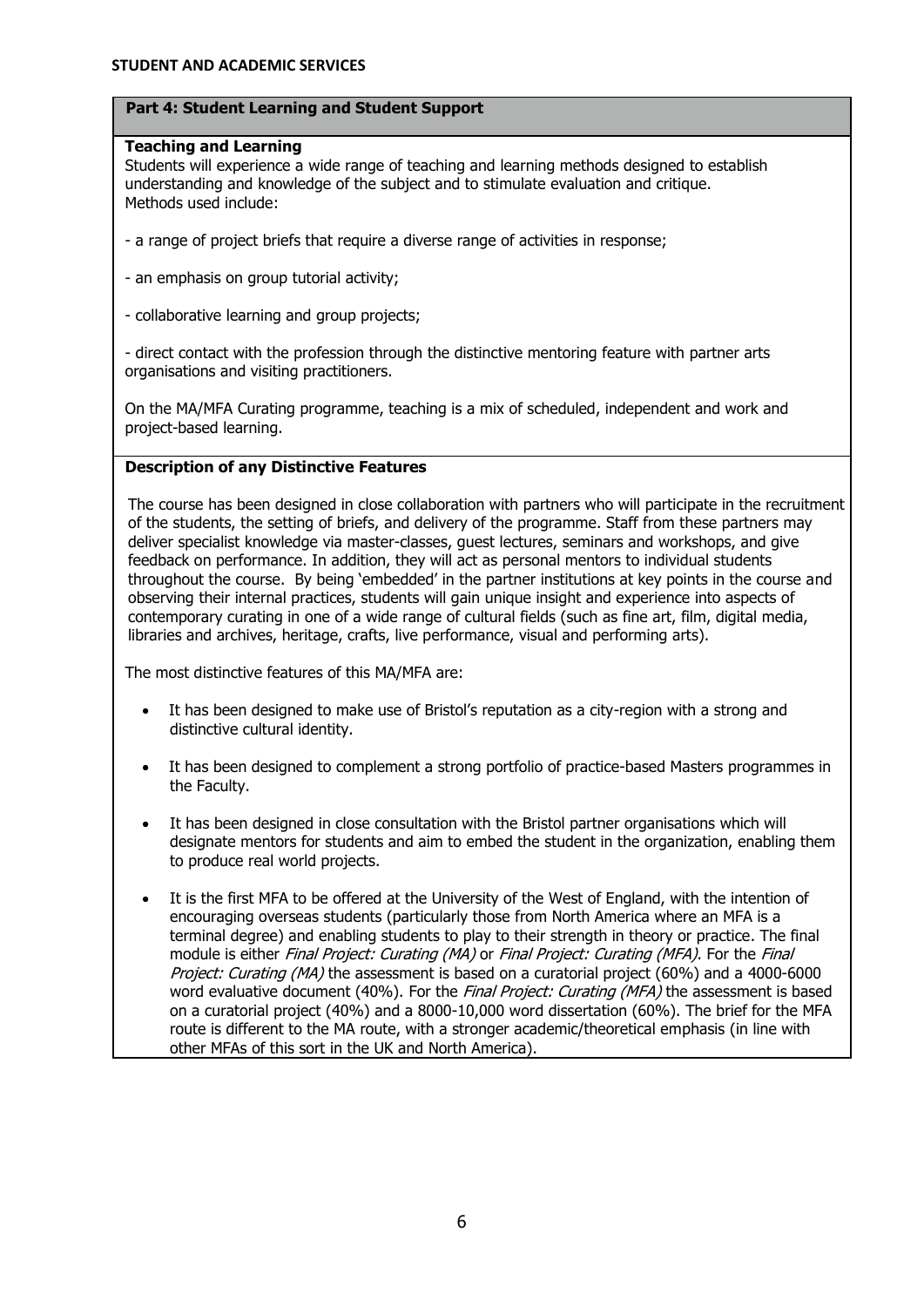### **Part 5: Assessment (MA)**

#### **Assessment Strategy**

Assessment strategy to enable the learning outcomes to be achieved and demonstrated:

#### **Assessment**

Assessment strategies within the programme reflect the philosophy of the Department of Creative Industries, that assessment is part of the learning process.

Formative and summative assessments are designed to support the monitoring of progress by both tutors and students and provide an opportunity for students to reflect on their achievements. Assessment methods include:

- group and individual visual and verbal presentations;

- project briefs, planning and illustrated evaluative documents and research reports (including personal project proposals, evidence of critical evaluations).

Submission types include 'portfolios' of work to allow for appropriate submissions according to chosen field of curatorial practice and alternatives to written submissions are permitted to support both students with particular learning disabilities but also to be commensurate with the needs of their field. Feedback at regular points throughout the programme provide students with a clear understanding of their progress.

Approved to [University Regulations and Procedures](http://www1.uwe.ac.uk/students/academicadvice/assessments/regulationsandprocedures.aspx)

### **Assessment Map**

The programme encompasses a range of **assessment methods** including; project portfolio, blog, oral presentation, student team presentations, exhibition display and extended essay. These are detailed in the following assessment map:

|                                                     |                                                      |                            |                           |                       |                |                                | <b>Assessment Map for MA Curating</b>  |                            |                  |              |           |
|-----------------------------------------------------|------------------------------------------------------|----------------------------|---------------------------|-----------------------|----------------|--------------------------------|----------------------------------------|----------------------------|------------------|--------------|-----------|
|                                                     |                                                      |                            |                           |                       |                |                                |                                        | <b>Type of Assessment*</b> |                  |              |           |
|                                                     |                                                      | <b>Unseen Written Exam</b> | Open Book Written<br>Exam | In-class Written Test | Practical Exam | Practical Skills<br>Assessment | Oral assessment and/or<br>presentation | Written Assignment         | Report / Project | Dissertation | Portfolio |
|                                                     | UAAA86-30-M<br>Curatorial<br><b>Histories</b>        |                            |                           |                       |                |                                | A<br>(20)                              | A<br>(80)                  |                  |              |           |
| <b>Compulsory</b><br><b>Modules</b><br>(Semester 1) | UAAAS7-30-M<br>Developing<br>Practice &<br>Audiences |                            |                           |                       |                |                                | A<br>(40)                              |                            |                  |              | A<br>(60) |
| <b>Compulsory</b><br><b>Modules</b>                 | UAAAS8-30-M<br>Curatorial<br>Practices               |                            |                           |                       |                |                                |                                        | A<br>(100)                 |                  |              |           |
| (Semester 2)                                        | UAAAS9-30-M<br>Curating &<br>Project<br>Management   |                            |                           |                       |                |                                | A<br>(20)                              |                            | A<br>(80)        |              |           |
| <b>Compulsory</b><br><b>Modules</b><br>(Semester 3) | UAAASA-60-M<br>Final Project:<br>Curating (MA)       |                            |                           |                       |                |                                |                                        | A<br>(40)                  | A<br>(60)        |              |           |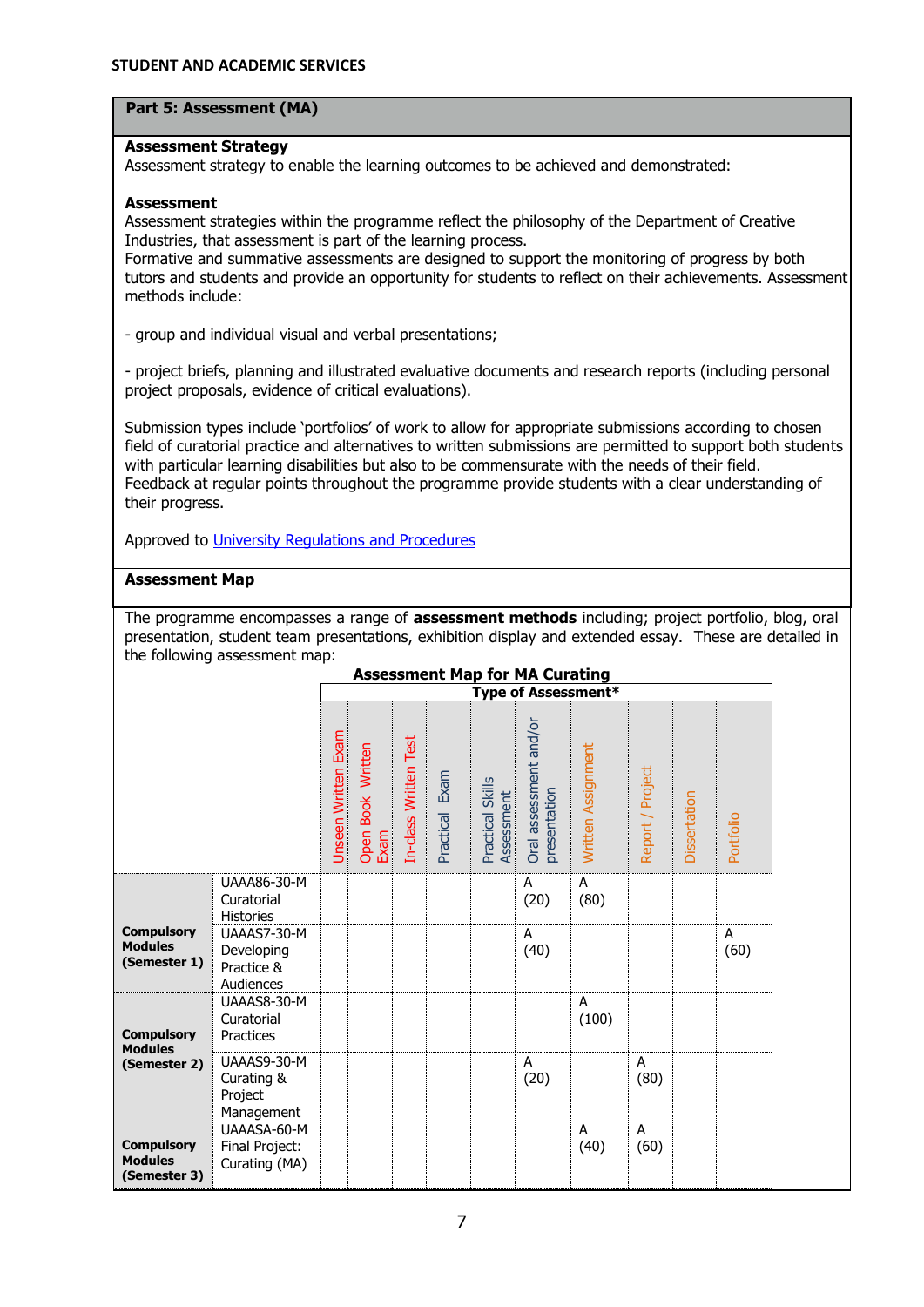### **STUDENT AND ACADEMIC SERVICES**

| UAAASB-60-M<br>Final Project<br>Curating<br>(MFA)                                                                                        |  |  | А<br>(40 | А<br>(60) |  |
|------------------------------------------------------------------------------------------------------------------------------------------|--|--|----------|-----------|--|
| *Assessment should be shown in terms of either Written Exams, Practical exams, or Coursework as<br>indicated by the colour coding above. |  |  |          |           |  |

# **Part 6: Programme Structure**

This structure diagram demonstrates the student journey from Entry through to Graduation for a typical **full time student**, including: level and credit requirements interim award requirements module diet, including compulsory and optional modules

| <b>UAAA86-30-M</b><br>None<br><b>Curatorial Histories</b>                 |  |
|---------------------------------------------------------------------------|--|
|                                                                           |  |
|                                                                           |  |
|                                                                           |  |
| UAAAS7-30-M                                                               |  |
| <b>Developing Practice &amp;</b><br><b>Audiences</b>                      |  |
| PG Cert Curating (60)                                                     |  |
| (semester 1)                                                              |  |
|                                                                           |  |
| UAAAS8-30-M                                                               |  |
| <b>Curatorial Practices</b>                                               |  |
| $\blacktriangleleft$<br>UAAAS9-30-M                                       |  |
| Year<br>PG Dip Curating (120)<br><b>Curating &amp; Project Management</b> |  |
|                                                                           |  |
| (semester 2)                                                              |  |
| UAAASA-60-M                                                               |  |
| <b>Final Project: Curating (MA)</b>                                       |  |
|                                                                           |  |
| MA Curating (180)<br><b>OR</b>                                            |  |
|                                                                           |  |
| UAAASB-60-M                                                               |  |
| MFA Curating (180)<br><b>Final Project: Curating (MFA)</b>                |  |
| (semester 3)                                                              |  |

Part time: The following structure diagram demonstrates the student journey from Entry through to Graduation for a typical **part time student.**

| CNITDV<br>ΞN | a1 | Compulsory Modules | Dptional Modules<br><b>ODLIONAL</b> | Interim Awards |
|--------------|----|--------------------|-------------------------------------|----------------|
|--------------|----|--------------------|-------------------------------------|----------------|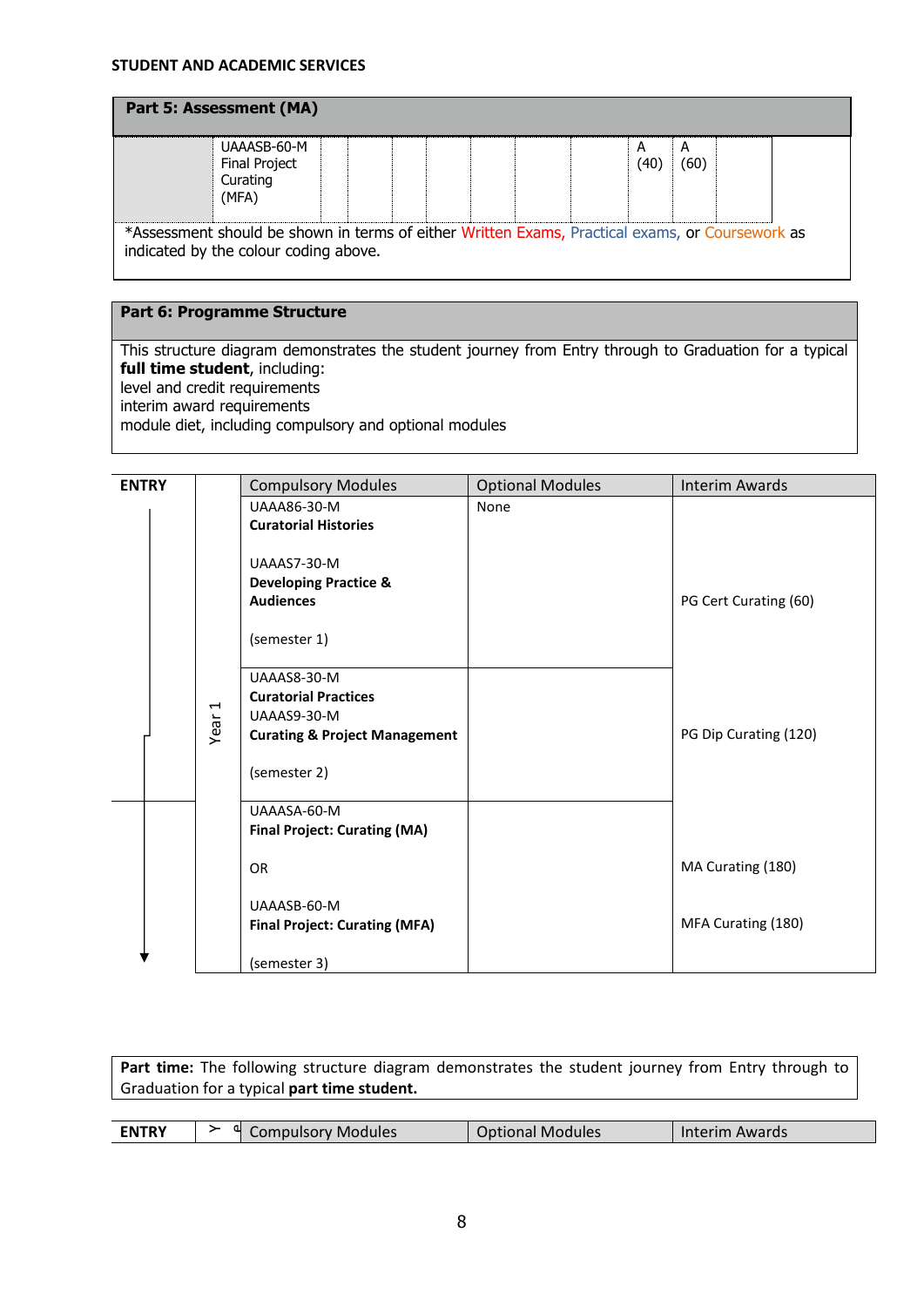#### **STUDENT AND ACADEMIC SERVICES**

|                   | UAAA86-30-M                          | None                    |                       |
|-------------------|--------------------------------------|-------------------------|-----------------------|
|                   | <b>Curatorial Histories</b>          |                         |                       |
|                   | (semester 1)                         |                         |                       |
|                   | UAAAS7-30-M                          |                         |                       |
|                   | <b>Developing Practice &amp;</b>     |                         |                       |
|                   | <b>Audiences</b>                     |                         |                       |
|                   | (semester 2)                         |                         | PG Cert Curating      |
|                   | UAAAS8-30-M                          |                         |                       |
|                   | <b>Curatorial Practices</b>          |                         |                       |
|                   | (semester 3)                         |                         |                       |
|                   |                                      |                         |                       |
|                   |                                      |                         |                       |
|                   | <b>Compulsory Modules</b>            | <b>Optional Modules</b> | <b>Interim Awards</b> |
|                   | UAAAS9-30-M                          |                         |                       |
|                   | <b>Curating &amp; Project</b>        |                         |                       |
|                   | <b>Management</b>                    |                         | PG Dip Curating       |
|                   | (semester 4)                         |                         |                       |
|                   | UAAASA-60-M                          |                         |                       |
|                   | <b>Final Project: Curating (MA)</b>  |                         |                       |
| Year <sub>2</sub> |                                      |                         | <b>MA Curating</b>    |
|                   |                                      |                         |                       |
|                   | <b>OR</b>                            |                         |                       |
|                   | UAAASB-60-M                          |                         |                       |
|                   | <b>Final Project: Curating (MFA)</b> |                         | <b>MFA Curating</b>   |
|                   |                                      |                         |                       |
|                   |                                      |                         |                       |
|                   |                                      |                         |                       |
|                   | (semesters 5 & 6)                    |                         |                       |

### **Part 7: Entry Requirements**

The University's Standard Entry Requirements apply with the following additions/exceptions\*:

\*A second class degree in an appropriate discipline together with an interview. Applicants with a good honours degree in a related discipline and/or with relevant work experience will also be considered.

### **Part 8: Reference Points and Benchmarks**

# **Subject benchmarks:**

There are no QAA subject benchmark statements for Curating at M level but it is grounded in the defining principles of Art and Design benchmark statement (particularly creativity, aesthetic sensibility, intellectual and critical enquiry, team working, variety of research modes and personal reflective learning). Curriculum content, development and progression and teaching and learning approaches within this programme are in line with QAA subject benchmark recommendations for Art and Design. These include the breadth and depth of knowledge being offered, the coherence of the programme's structure, and the use of a wide range of teaching and learning models and assessment practices.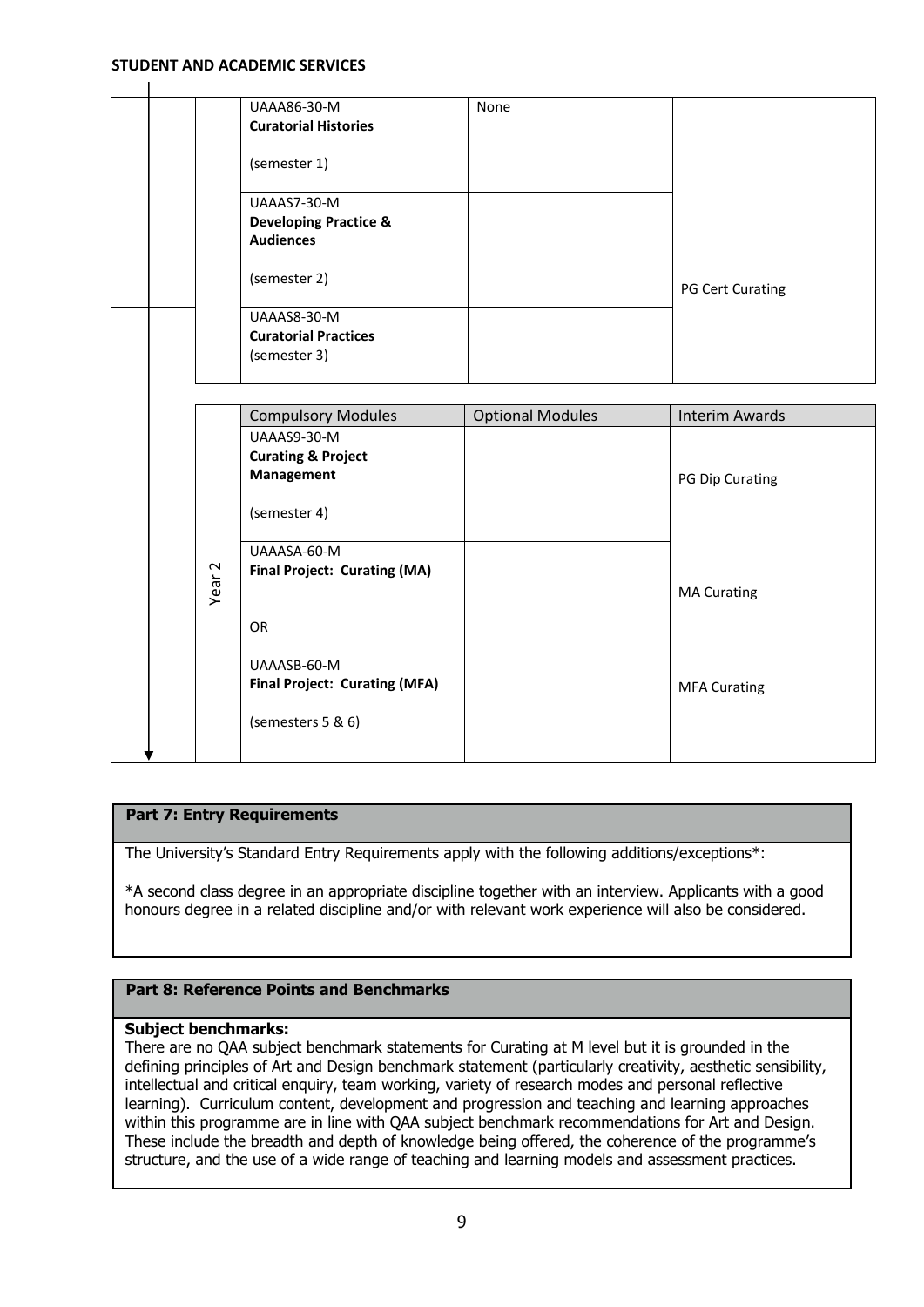## **Part 8: Reference Points and Benchmarks**

## **University strategies and policies:**

The university strategy guiding developments at faculty level can be found here <http://www1.uwe.ac.uk/aboutus/visionandmission/strategy.aspx>

In autumn 2012 UWE's senior management reviewed the university's 2020 strategy and outlined a number of new themes. These were practice, place, partnership and performance. The MA/MFA Curating very closely mirrors these strategic priorities:

- Practice: UWE's core pedagogic and curricula offering puts an emphasis on 'preparing students for practice, professions and performance'. The MA/MFA Curating is built upon preparing students for a career in curating through practice led modules, time spent in partner institutions and in depth research in their chosen area of curating.
- Place: UWE recognizes the value of 'Bristol as a city-region with a distinctive brand and identity'. UWE's industry partners for this course are all Bristol based institutions with international reputations. Students will be mentored by staff from these partner organisations throughout their time on the course.
- Partnership: UWE understands 'the need to work with selected partners' and 'to develop a strategy for the wider city-region'. MA/MFA Curating's unique selling point is its partnership element which is formally built in to the course. Whereas other courses offer work placement at selected museums or galleries we have formal agreements with partners to deliver targeted and continual mentoring to allow the student to build up a sophisticated understanding of their host organisation.
- Performance: UWE wants to improve its performance by being decisive about 'identity, offer and expectations'. The MA/MFA Curating has an offer that is distinctive from other courses in the region and nationally and is distinctive within UWE as the first MFA to be offered at the university.

### Staff research and professional expertise:

The course builds on both Dr Matthew Partington's and Michelle Henning's research, employment and teaching experiences. Partington studied for a Masters Degree in Museum Studies at the University of Leicester, worked as a gallery curator for four years and has held a role as a Visiting Fellow in the Research Department of the V&A Museum since 1998. He has written extensively on oral history and the applied arts and has played an active role in the development of gallery spaces for staff and student work at the Bower Ashton Campus. He recently co-edited Oral History in the Visual Arts, a volume of 20 essays (published by Berg in 2013).

Henning has over twenty years of teaching experience in this field and the broader fields of Cultural and Media Studies and Art and Design. Her 2006 book, Museums, Media and Cultural Theory is a key text on masters courses in Curating and Museum Studies courses around the world and her museological and curatorial expertise has also led to involvement in BLIMA (Bristol Live Independent Music Archive) and to her organising the AHRC funded *Rethinking Archives* workshop (2008-9) in collaboration with Arnolfini, bringing together well-known artists, researchers and curators to bridge archival theory and practice. She is currently editing a book, Museum Media to be published as part of Blackwells' prestigious International Handbook of Museum Studies.

Henning and Partington have consulted closely with partner institutions in the development of the curriculum and the overall aims and ethos of the programme. Partner organizations endorsed the broad aims of the course and all emphasized the need for both pragmatic experience and high level conceptual and theoretical knowledge of the field. Some organizations are particularly keen to see curators develop an understanding of audiences and marketing, which is an area that existing curatorial courses sometimes neglect.

In addition, several partners emphasized the importance of flexibility and a broad understanding across diverse fields, but at the same time the importance of students being able to develop highly specialized knowledge of their own distinctive field (for example, in contemporary art). Quality and standards will